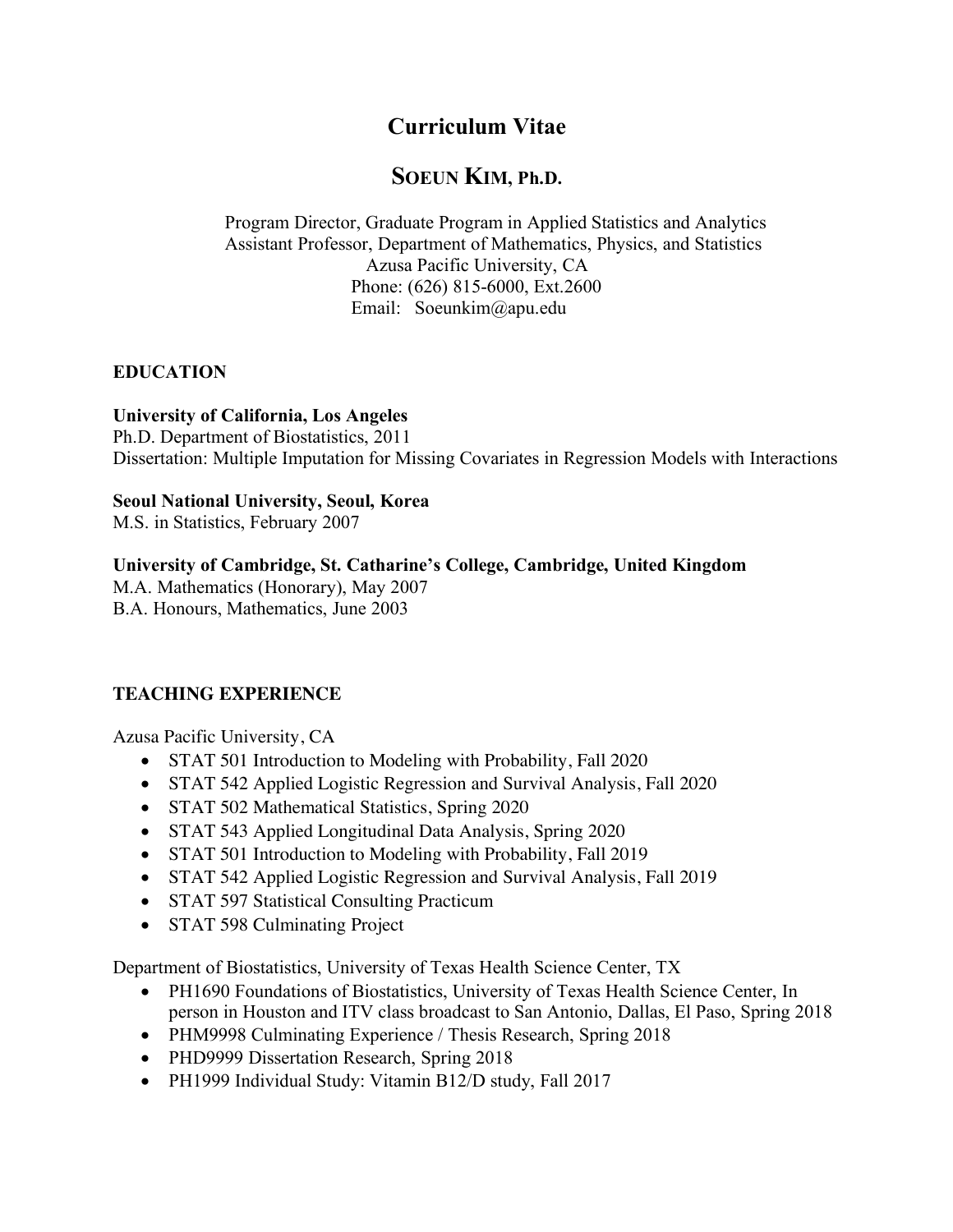- PHD9999 Dissertation Research, Fall 2017
- PHM9998 Culminating Experience / Thesis Research, Fall 2017
- PH9999 Dissertation Research, Variable selection with missing data, multistate survival models, Summer 2017
- PH 1998 Special Topics in Biostatistics: Resampling and nonparametric regression, Spring 2017
- PH9997 Practicum, Spring 2017
- PHW1690 Foundations of Biostatistics, Department of Biostatistics, Fall 2016
- PH1999 Individual Study in Biostatistics, Fall 2016
- PH1690 Foundations of Biostatistics, Spring 2016
- PH1999 Individual Study in Biostatistics: Missing data, Spring 2016
- PHD 9999 Dissertation Research, Spring 2016
- PH1999 Individual Study in Biostatistics: Missing data, Fall 2015
- PH1998 Resampling and nonparametric regression, Spring 2015
- PH1690 Foundations of Biostatistics, Department of Biostatistics, Fall 2014
- PH1998 Special Topics: Resampling and nonparametric regression, Fall 2013

#### **PUBLICATIONS**

- 1. Dietiker C, **Kim S**, Zhang Y, Christine CW. Characterization of Vitamin B12 Supplementation and Correlation with Clinical Outcomes in a Large Longitudinal Study of Early Parkinson's Disease. *Journal of Movement Disorders.* 2019 May;12(2):91-96. DOI: 10.14802/jmd.18049.
- 2. Luthra NS., **Kim S**, Zhang Y., Christine CW. On behalf of NINDS NET-PD Investigators. Characterization of vitamin D supplementation and clinical outcomes in a large longitudinal study of early Parkinson's disease. *Journal of Clinical Movement Disorders*. 2018 Oct: 5(7) DOI: 10.1186/s40734-018-0074-6
- 3. Sharath SE., Zamani N., Kougias P., **Kim S.**\* Missing data in surgical datasets: A review of pertinent issues and solutions. *Journal of Surgical Research*. 2018 Dec 232:240-246.
- 4. Song, E. **Kim, S**., Hwang, Lee W. Sensitivity analysis on the ecological bias for Seoul tuberculosis data. *Environmental and Ecological Statistics* 2018 Sep: 25(3). 341-362.
- 5. Zhang Y, **Kim S\***, Lin Y, Baum G, Basen-Engquist K, Swartz M. Comparisons of Imputation Methods with Application to Assess Factors Associated with Self Efficacy of Physical Activity in Breast Cancer Survivors. *Communications in Statistics – Simulation and Computation.* 2018 . DOI 10.1080/03610918.2018.1458132
- 6. **Kim S,** Belin TR, Sugar CA. Multiple Imputation with non-additively related variables: Joint-modeling and approximations. *Statistical Methods in Medical Research* 2018 Jun 27(6):1683-1694. DOI: 10.1177/0962280216667763.
- 7. Im, J. **Kim, S\***. Multiple Imputation for Nonignorable Missing Data. *Journal of Korean Statistical Society*. 2017; Dec:46(4). 583-592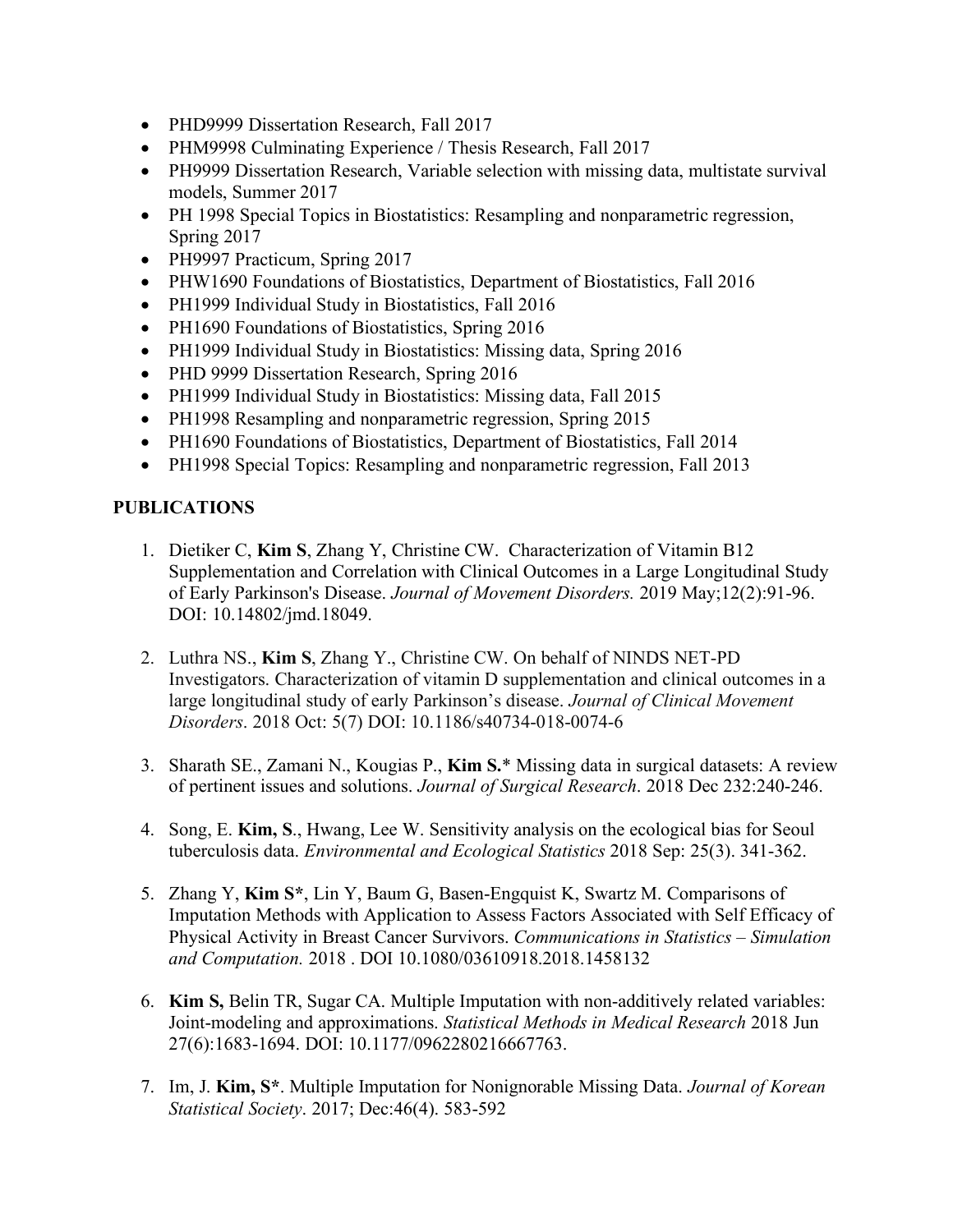- 8. **Kim S,** Lee W. Does McNemar's test compare the sensitivities and specificities of two diagnostic tests? *Statistical Methods in Medical Research*, 2017 Feb;26(1):142-154. doi: 10.1177/0962280214541852.
- 9. Bega, D., **Kim, SE**., Zhang, Y., Elm, J., Schneider, J., Hauser, R., Fraser, A., Simuni, T. on behalf of the NET-PD LS1 Investigators. Predictors of Functional Decline in Early Parkinson's Disease: NET-PD LS1 Cohort, *Journal of Parkinson's disease,* 2015; 5(4) :773-82. DOI: 10.3233/JPD-150668.
- 10. **Kim, SE**., Ahn, J., Lee, W. On high-dimensional two sample mean testing statistics: a comparative study with a data adaptive choice of coefficient vector, *Computational Statistics* 2015, 1613-9658, DOI: 10.1007/s00180-015-0605-7
- 11. Lorine K, Goenjian H, **Kim SE**, Steinberg A, Schmidt K, Goenjian A. Risk Factors Associated with Psychiatric Readmission, *Journal of Nervous and Mental Disease*, 2015 203(6), DOI: 10.1097/NMD.0000000000000305
- 12. **Kim SE**, Sugar CA, Belin TR. Evaluating model based imputation methods for missing covariates in regression models with interactions, *Statistics in Medicine,* 2015. 34: 1876– 1888. DOI: 10.1002/sim.6435.
- 13. Layne, C.M., Greeson, J.K.P., **Kim, S.** , Ostrowski, S.A., Reading, S., Vivrette, R.L., Briggs, E.C., Fairbank, J.A., & Pynoos, R.S. (2014). Links between trauma exposure and adolescent high-risk health behaviors: Findings from the NCTSN Core Data Set. *Psychological Trauma: Theory, Research, Practice, and Policy*, *6* (Suppl 1), 2014, S40- S49. http://dx.doi.org/10.1037/a0037799*.*
- 14. Greeson J, Briggs E, Layne C, Belcher H, Ostrowski S, **Kim S**, Lee R, Amaya-Jackson L, Pynoos R, Fairbank J. Traumatic Childhood Experiences in the 21st Century: Broadening & Building on the ACE Studies with Data from the NCTSN, *J Interpersonal Violence*, 2014 Feb;29(3):536-56. doi: 10.1177/0886260513505217.
- 15. Kiser LJ, Stover CS, Navalta CP, Dorado J, Vogel JM, Abdul-Adil JK, **Kim S**, Lee RC, Vivrette R, Briggs EC. Effects of the child-perpetrator relationship on mental health outcomes of child abuse: it's (not) all relative. *Child Abuse Negl*. 2014; 38(6):1083-93. DOI: 10.1016/
- 16. Steinberg A, Brymer M, **Kim SE,** Briggs E, Ghosh Ippen S, Ostrowski S, Gully K, Pynoos R. Psychometric Properties of the UCLA PTSD Reaction Index: Part 1, *Journal of Traumatic Stress*, 2013 Feb;26(1):1-9. DOI: 10.1002/jts.21780.
- 17. Betancourt T, Newnham E, Layne C, **Kim S**, Steinberg A, Ellis H, Birman D. Trauma History and Psychopathology in War-Affected Refugee Children Referred for Trauma-Related Mental Health Services in the United States, *Journal of Traumatic Stress*, 2012; 25: 1-9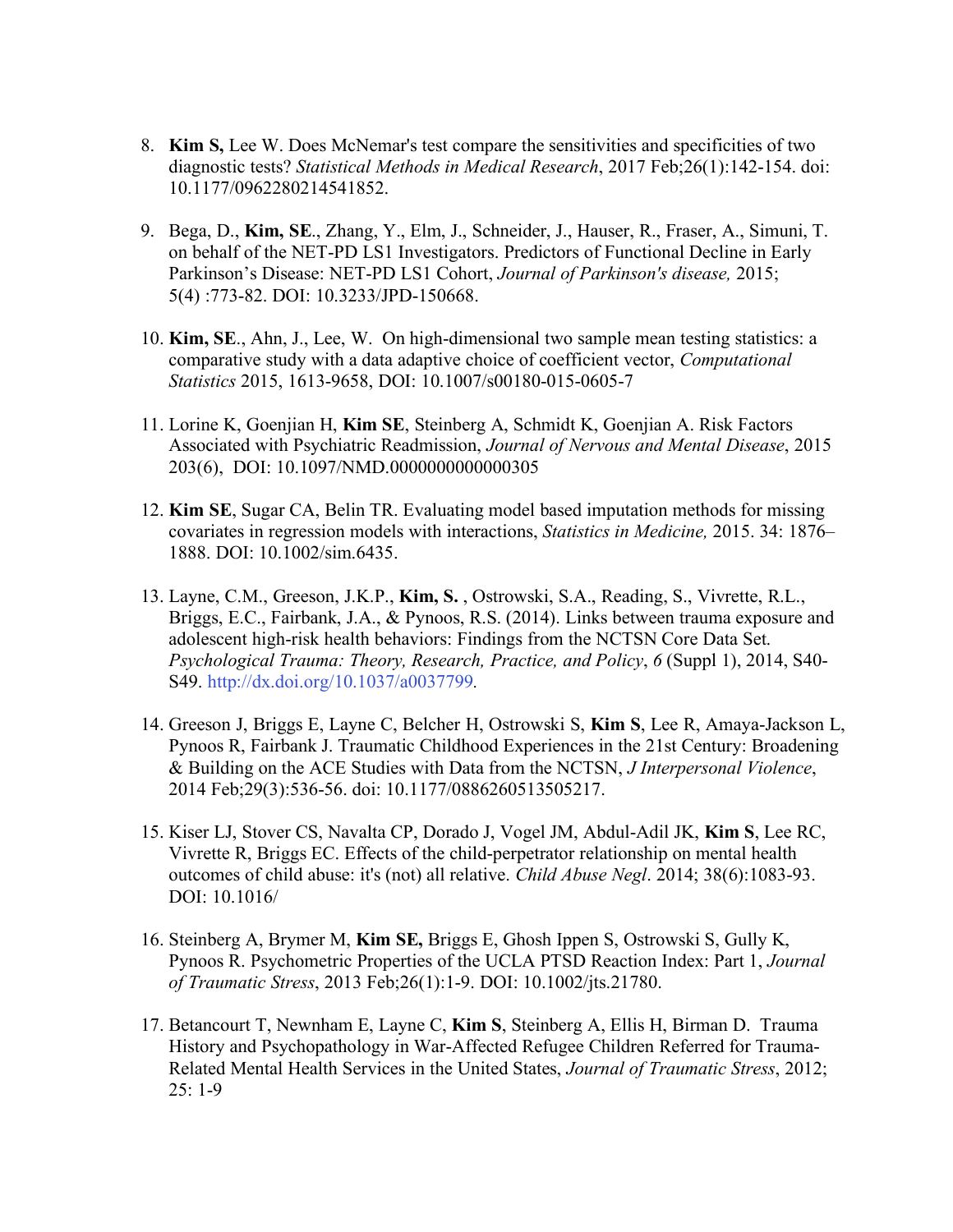- 18. Hodge F, Cantrell B, **Kim SE**. Health status and sociodemographic characteristics of the morbidly obese American Indians. *Ethnicity and Disease*, 2011; 21: 52-57
- 19. Heinzerling KG, Swanson AN, **Kim S**, Cederblom L, Moe A, Ling W, Shoptaw S. Randomized, double-blind, placebo-controlled trial of modafinil for the treatment of methamphetamine dependence. *Drug and Alcohol Dependence*, 2010; 109: 20-29.
	- \* Corresponding author

#### **POSTER PRESENTATIONS**

**Kim SE**, Chan W., Davis B. Analysis of the Antihypertensive and Lipid-Lowering Treatment to Prevent Heart Attack Trial Data: Multiple Imputation for Missing Covariates with Interactions, Society for Clinical Trials/International methodology for clinical trials, Liverpool, U.K. 2017

Christine CW, **Kim SE,** Zhang Y, Dietiker C. Characterization of vitamin B12 supplementation and clinical outcomes in a large longitudinal study of early Parkinson's disease, American Neurological Association Annual meeting, Baltimore, 2016

Chang M, Nyitray AG, **Kim SE**, Lin HY, Abrahamsen M, Papenfuss M, Ingles D, Villa L, Lazcano-Ponce E, Giuliano AR. A Novel Technique to define Persistence and Factors Associated with Persistence of Genital HPV: the HIT Study. Paper presented by M. Chang at the 30th International Papillomavirus Conference and Clinical Workshop; Lisbon, Portugal 2015

#### **INTERNATIONAL CONFERENCE PRESENTATIONS**

Invited talk: Institute of Mathematical Statistics Asia Pacific Rim Meeting (IMS APRM) Doubly robust generalized estimating equations with consistent variance estimator when one auxiliary model is misspecified, June 2016

Contributed talk: Society for Clinical Trials, Standardized Global Statistical Test for combining multiple outcomes in clinical trials, May 2016

Invited talk: Evaluating model based imputation methods for missing covariates in regression with interactions, UKC, San Francisco, CA, August, 2014

Contributed talk: Multiple Imputation for Regression Models with Interaction, Joint Statistical Meetings 2010, Vancouver, Canada, August 3, 2010

Contributed talk: Multiple Imputation for Missing Covariates for Regression Models with Interactions: the Binary Case, Joint Statistical Meetings 2011, Miami Beach, Florida, July 31, 2011